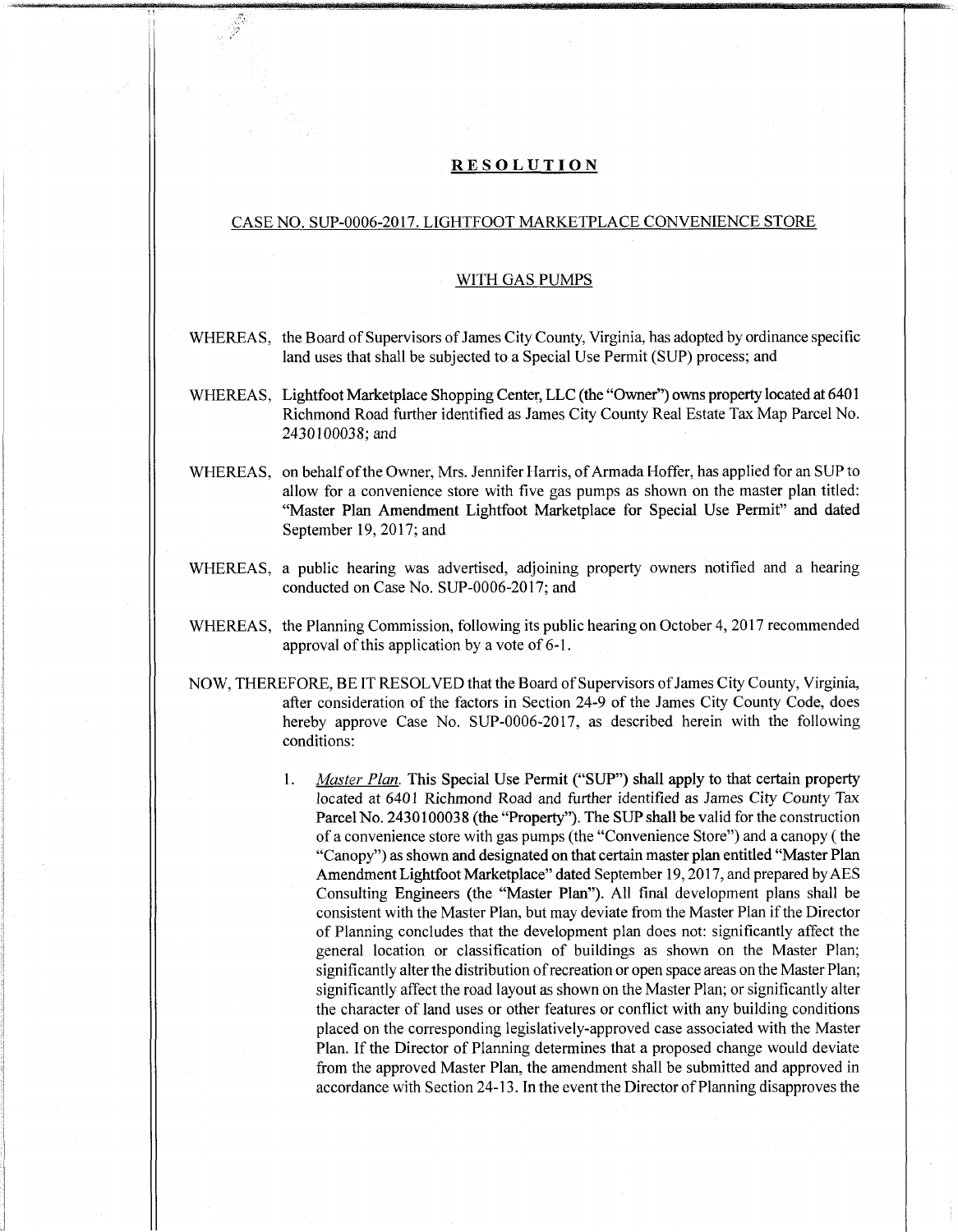amendment, the applicant may appeal the decision to the Development Review Committee which shall forward a recommendation to the Planning Commission.

- **2.** *Gas Pumps.* There shall be no more than five fueling islands on the Property.
- *Spill Prevention. Control andCountermeasures (SPCC) Plan.* Priorto the issuance of a Land Disturbing Permit, a Spill Prevention, Control and Countermeasures Plan which addresses chemical handling, including but not limited to oil, diesel and gasoline, shall be submitted to the Director of Stormwater and Resource Protection for review and approval. **3.**
- *Architectural Review.* **4.**
	- a. Prior to issuance of a Building Permit for the convenience store (to also specifically include the Canopy), the Director of Planning, or his designee, shall review and approve the final building elevations, architectural design and colors and materials for the convenience store and canopy. The final building elevations shall specifically include the view of the building for all sides visible from Centerville or Richmond Road. Buildings shall be substantially consistent with the Lightfoot Marketplace Architectural Guidelines dated December 27, 2013, and the architectural elevations titled "Harris Teeter Fuel Center-Williamsburg, VA-Store# 356" submitted with this SUP application. Determination of substantial architectural consistency shall be determined by the Director of Planning or his designee. In the event the Director of Planning disapproves the architectural elevations, the applicant may appeal the decision to the DRC which shall forward a recommendation to the Planning Commission.
	- b. The architecture of the Canopy, including any columns, shall match the design and exterior building materials of the convenience store. The Canopy shall have a maximum height of 15 feet measured from the finished grade to the underside of the Canopy. No more than two signs shall be allowed on the Canopy. The Canopy shall not include gas pricing signs.
- *Enclosed dumpsters.* Dumpsters shall be screened by an enclosure composed of masonry, closed cell PVC, prefinished metal or cementitious panels, in detail and colors to blend with adjacent building materials. Where present, such features shall be shown on the site plan and shall be reviewed and approved by the Director of Planning for consistency with this condition. 5.
- *Outside display, sale, orstorage.* Unless otherwise stated in this condition, no outside display, sale, or storage of merchandise shall be permitted. As used for this condition, the term "merchandise" shall include but not be limited to ice, soda, candy, and/or snack machines. For the Convenience Store, outside vending machines and/or cabinets (consistent with the above referenced elevations) and one outside ice chest shall be permitted. 6.
- *Landscapins.* Prior to final site plan approval, a landscape plan shall be submitted to the Director of Planning, or his designee, showing evergreen screening of a minimum ofthree-feet tall located within the islands/medians flanking the proposed gasoline service station, as shown on the Master Plan. In order to accommodate the landscaping, the islands/medians shall be constructed to aminimum offive-feet wide. **7.**